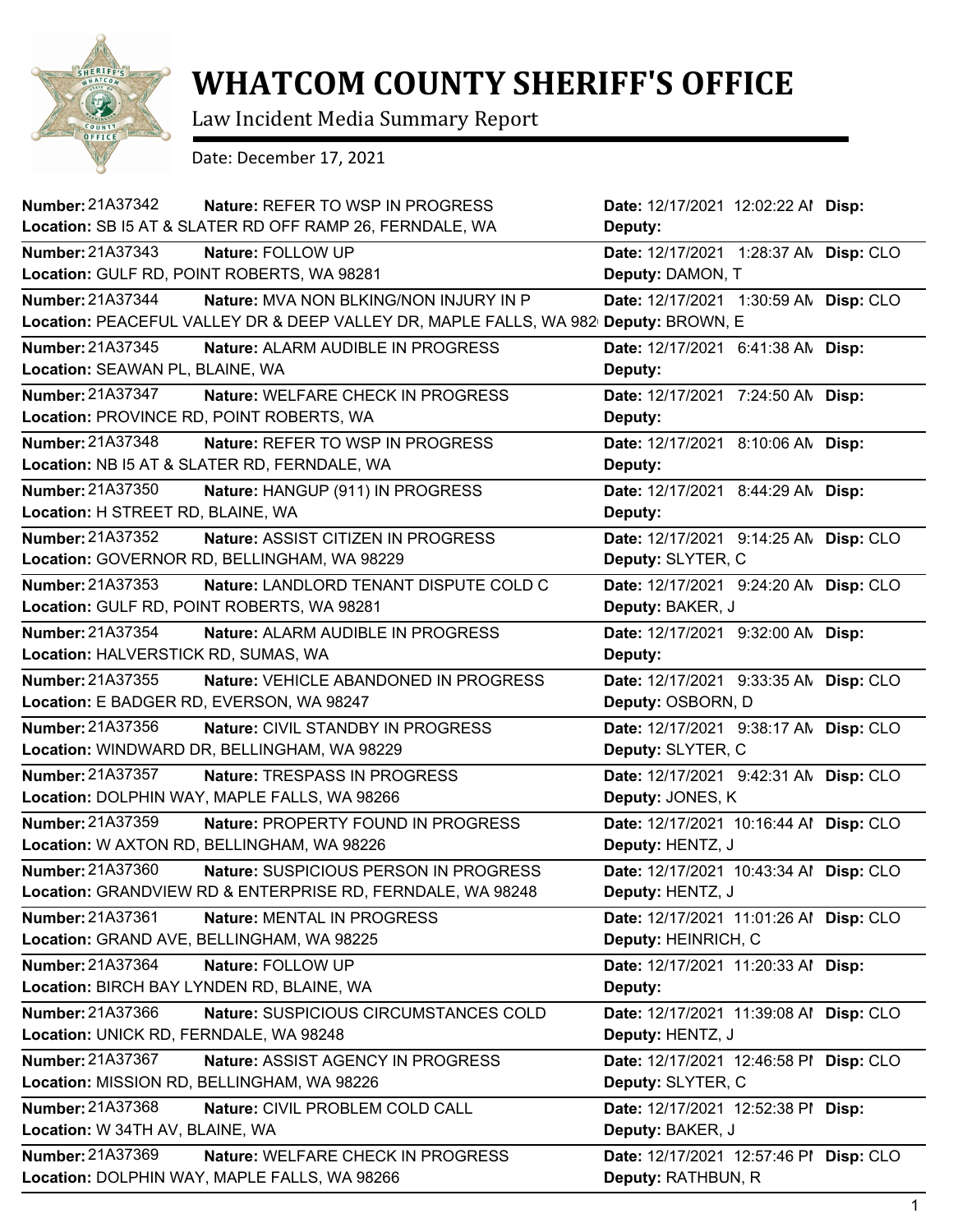| <b>Number: 21A37370</b> | <b>Nature: TRAFFIC HAZARD IN PROGRESS</b>              | Date: 12/17/2021 12:59:17 PI Disp: CAA |
|-------------------------|--------------------------------------------------------|----------------------------------------|
|                         | Location: S CHURCH RD & LAMPMAN RD, FERNDALE, WA 98248 | <b>Deputy: HENTZ, J</b>                |

| Arrested: STANAVIGE, ADAM \ |  |  |  |  |  |
|-----------------------------|--|--|--|--|--|
|                             |  |  |  |  |  |

**Age:** 43

| <b>Offenses: Driving While License Susp</b>                  |                                       |  |  |  |  |
|--------------------------------------------------------------|---------------------------------------|--|--|--|--|
| <b>Number: 21A37372</b><br>Nature: SUBJECT STOP              | Date: 12/17/2021 2:04:57 PN Disp: CLO |  |  |  |  |
| Location: EMERSON RD, EVERSON, WA 98247                      | Deputy: ALLEN, J                      |  |  |  |  |
| Number: 21A37374<br>Nature: TRAFFIC HAZARD IN PROGRESS       | Date: 12/17/2021 2:37:58 PN Disp: CLO |  |  |  |  |
| Location: W BADGER RD & WEIDKAMP RD, LYNDEN, WA 98264        | Deputy: ALLEN, J                      |  |  |  |  |
| Number: 21A37378<br>Nature: WELFARE CHECK IN PROGRESS        | Date: 12/17/2021 2:55:20 PN Disp: CLO |  |  |  |  |
| Location: VALLEY CREST WAY, BELLINGHAM, WA 98229             | Deputy: THOMPSON, J                   |  |  |  |  |
| Number: 21A37379<br>Nature: REFER TO OTHER AGENCY IN PROGR   | Date: 12/17/2021 3:11:11 PM Disp:     |  |  |  |  |
| Location: MT BAKER HW, DEMING, WA                            | Deputy:                               |  |  |  |  |
| Number: 21A37380<br>Nature: SUSPICIOUS VEHICLE IN PROGRESS   | Date: 12/17/2021 3:17:02 PN Disp: CLO |  |  |  |  |
| Location: SLATER RD & HAXTON WAY, FERNDALE, WA 98248         | Deputy: SHELTON, D                    |  |  |  |  |
| Number: 21A37383<br>Nature: DOMESTIC PHYSICAL IN PROGRESS    | Date: 12/17/2021 3:27:13 PN Disp: CLO |  |  |  |  |
| Location: PETTICOTE LN, BLAINE, WA 98230                     | Deputy: SHELTON, D                    |  |  |  |  |
| <b>Number: 21A37387</b><br>Nature: HULK VEHICLE IN PROGRESS  | Date: 12/17/2021 3:48:38 PM Disp:     |  |  |  |  |
| Location: GRANDVIEW RD & ENTERPRISE RD, FERNDALE, WA         | Deputy: OSBORN, D                     |  |  |  |  |
| Number: 21A37389<br>Nature: TRESPASS IN PROGRESS             | Date: 12/17/2021 3:50:20 PN Disp: CLO |  |  |  |  |
| Location: W BARTLETT RD, LYNDEN, WA 98264                    | Deputy: INGERMANN, N                  |  |  |  |  |
| Number: 21A37390<br>Nature: SUSPICIOUS PERSON IN PROGRESS    | Date: 12/17/2021 4:13:24 PM Disp: CLO |  |  |  |  |
| Location: RAINBOW DR & CEDAR LN, SEDRO WOOLLEY, WA 98284     | Deputy: THOMPSON, J                   |  |  |  |  |
| <b>Number: 21A37391</b><br>Nature: ASSIST AGENCY IN PROGRESS | Date: 12/17/2021 4:21:13 PM Disp:     |  |  |  |  |
| Location: GOLDEN VALLEY DR, MAPLE FALLS, WA                  | Deputy: RATHBUN, R                    |  |  |  |  |
| <b>Number: 21A37392</b><br>Nature: WATCH FOR IN PROGRESS     | Date: 12/17/2021  4:25:08 PM  Disp:   |  |  |  |  |
| Location: STARRY RD, BELLINGHAM, WA                          | Deputy:                               |  |  |  |  |
| <b>Number: 21A37393</b><br>Nature: ASSAULT SIMPLE COLD CALL  | Date: 12/17/2021 4:27:22 PN Disp: CLO |  |  |  |  |
| Location: GRAND AVE, BELLINGHAM, WA 98225                    | Deputy: SHELTON, D                    |  |  |  |  |
| Number: 21A37394<br>Nature: DOMESTIC ORDER VIOL COLD CALL    | Date: 12/17/2021 4:33:05 PM Disp:     |  |  |  |  |
| Location: HARBORVIEW RD, BLAINE, WA                          | Deputy: JONES, D                      |  |  |  |  |
| Number: 21A37395<br>Nature: WATCH FOR IN PROGRESS            | Date: 12/17/2021 4:43:35 PM Disp:     |  |  |  |  |
| Location: WYNN RD & MARINE DR, BELLINGHAM, WA                | Deputy:                               |  |  |  |  |
| <b>Number: 21A37396</b><br>Nature: FOLLOW UP                 | Date: 12/17/2021 4:45:00 PM Disp:     |  |  |  |  |
| Location: HARBORVIEW RD, BLAINE, WA                          | Deputy: HEINRICH, C                   |  |  |  |  |
| Number: 21A37397<br>Nature: TRAFFIC HAZARD IN PROGRESS       | Date: 12/17/2021 4:46:15 PM Disp: CLO |  |  |  |  |
| Location: SLATER RD, FERNDALE, WA 98248                      | Deputy: OSBORN, D                     |  |  |  |  |
| Number: 21A37398<br>Nature: FOLLOW UP                        | Date: 12/17/2021 4:53:35 PM Disp:     |  |  |  |  |
| Location: HARBORVIEW RD, BLAINE, WA                          | Deputy: WRIGHT, M                     |  |  |  |  |
| Number: 21A37399<br>Nature: ANIMAL PROBLEM IN PROGRESS       | Date: 12/17/2021 4:51:57 PM Disp:     |  |  |  |  |
| Location: HONEYCOMB LN, BELLINGHAM, WA                       | Deputy:                               |  |  |  |  |
| <b>Number: 21A37400</b><br>Nature: WATCH FOR IN PROGRESS     | Date: 12/17/2021 5:07:37 PM Disp:     |  |  |  |  |
| Location: NORTHWEST DR & PIPER RD, FERNDALE, WA              | Deputy:                               |  |  |  |  |
| Number: 21A37401<br>Nature: HANGUP (911) IN PROGRESS         | Date: 12/17/2021 5:13:33 PM Disp:     |  |  |  |  |
| Location: GULF RD, POINT ROBERTS, WA                         | Deputy:                               |  |  |  |  |
| Number: 21A37402<br>Nature: SUSPICIOUS CIRCUMSTANCES IN PR   | Date: 12/17/2021 5:26:40 PM Disp: CLO |  |  |  |  |
| Location: STETSON LN, CUSTER, WA 98240                       | Deputy: SHELTON, D                    |  |  |  |  |
| Number: 21A37403<br>Nature: HIT AND RUN IN PROGRESS          | Date: 12/17/2021 5:33:19 PN Disp: CLO |  |  |  |  |
| Location: GRANDVIEW RD & ENTERPRISE RD, FERNDALE, WA         | Deputy: WRIGHT, M                     |  |  |  |  |